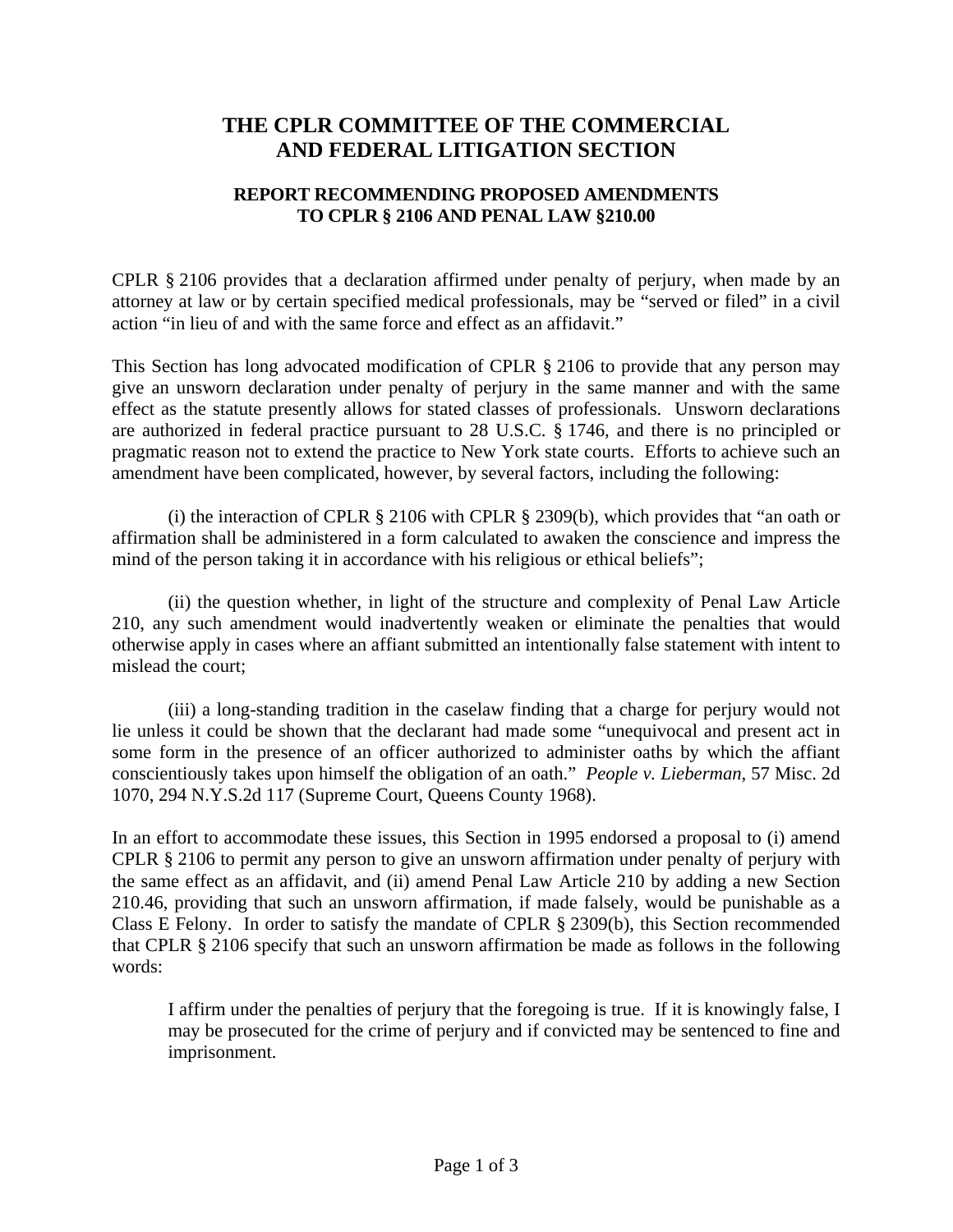This Section's 1995 proposal was outlined in detail in an article published in The NY Litigator in May 1996 entitled "Permitting Use of Affirmations By All Persons." The proposal was adopted by the Office of Court Administration's Advisory Committee on Civil Practice, replacing an earlier proposal by the Advisory Committee. Despite the endorsement of both the OCA and this Section, however, the proposal was never adopted by the Legislature, and ultimately the OCA dropped the proposal from its annual package of recommended amendments to the CPLR.

Recently, however, this Section asked the CPLR Committee to reconsider whether a workable modification of CPLR 2106 might be found. Simultaneous with our Committee's considerations, the Advisory Committee undertook to revisit the issue. Their deliberations led, in stages, to (i) the adoption of a revised proposal (a copy of which, together with the Advisory Committee's report in support thereof, is attached as Exh. A), and (ii) certain modifications to the proposed language of CPLR 2106, made in response to comments from the OCA's Advisory Committee on Criminal Law and Procedure (a copy of the modified version is attached as Exh. B). We believe the final version, as adopted by the Advisory Committee, satisfactorily addresses the various components of the problem. The key elements of the proposal are described below.

First, as with the earlier proposal, the Advisory Committee seeks to amend CPLR 2106 to provide that an unsworn affirmation may be given by "any person," and that such an affirmation is fully usable in a civil action with the same force and effect as an affidavit. (On the latter point, the Advisory Committee proposal would replace language specifying that such an affirmation may be "served or filed" in a civil action, with a more general statement that such an affirmation may be "used" in a civil action.)

In addition, similar to the 1995 version, the Advisory Committee proposal sets forth specific language to be used in making an unsworn affirmation, language that is intended to allay any concern that such an affirmation would not satisfy the requirements of CPLR § 2309(b). The proposed language has been revised, however, to confirm that the declarant is aware that the affirmation may be submitted to a court of law, and that knowingly giving a false affirmation may result in a felony conviction. The revised affirmation also includes a statement of the date on which it is given:

I affirm this \_\_\_\_ day of \_\_\_\_\_\_, \_\_\_, under the penalties of perjury, which may include a felony conviction punishable by a fine or imprisonment, that the foregoing is true, and I understand that this document may be filed in an action or proceeding in a court of law.

Finally, rather than proposing a new section of the Penal Law setting out a particular penalty for false unsworn declarations, the Advisory Committee would amend the Penal Law's definition of "Oath" – which already includes "an affirmation" – to specify that an unsworn affirmation made pursuant to CPLR 2106 qualifies as an "oath" within the meaning of the Penal Law. This proposed change is intended to address statements in cases such as *People v. Lieberman*, which appear to require not merely that the form of an unsworn affirmation be made in a manner that "awakens the conscience," as required by CPLR 2309(b), but in addition that an unsworn affirmation be made before an officer authorized to administer an oath.